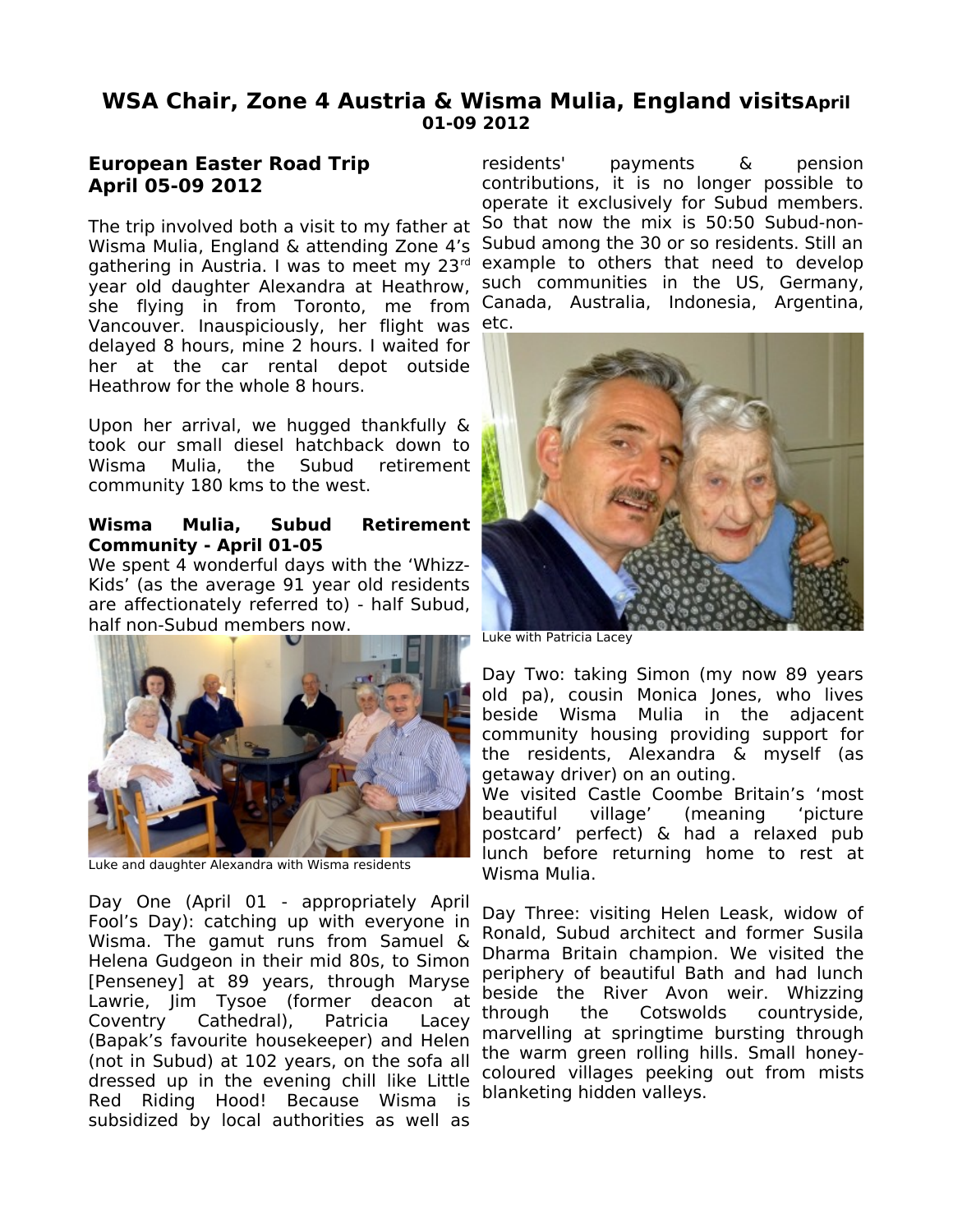

Daughter Alexandra, cousin Helen and father Simon

Day Four: Simon exhausted and needing to Day Six: the second day of the Zone rest up, Alexandra & I were able to visit meeting gave us the opportunity to present David and Emma Barker (he is the chairman the Wisma Subud Heritage Protection of Fountain Housing that has owned and Project, supported by the WSA on behalf of operated Wisma Mulia since 1972!). We Bapak and his family. Simon Guerrand, as a talked about his oil & gas exploration significant landowner, Josephine Bacikin, as enterprise, Sonorex. Also my own mining co-chair of the project (alongside Pak research & exploration activities in northern Haryono, Bapak's son), and I as WSA chair, British Columbia, and Alexandra's newly with WSA a major supporter of this dynamic career in IT systems initiative, gave an update report on Wisma sales/marketing. Finally we completed her Subud and the WS Heritage Protection day off from Subud (©) with a visit to my Project, that aims to ensure both the quite non-Subud cousin Mark & family, son protection of Bapak's former home as a new of Vanessa Bigwood, who many will recall centre of culture/higher learning, but also was one of the first IHs. The visit was the development of the community of punctuated by a whirlwind tour of my old approx. 100+ permanent residents, of home town, Bath – Britain's Georgian City.

Day Five, April 05: Alexandra & I rose at Simon and I also discussed the Guerrand 05:00 to drive to Heathrow for an emotional Hermès Foundation for Peace's work in the parting as Alexandra headed home to area of global peace initiatives and the past Toronto, me onward to the Zone 4 meeting activity of the WSA in interfaith activities in Bad Voslau near Vienna.

#### **B. Zone 4 Congress, Bad Voslau, Austria - April 05-09**

Arrived mid afternoon hoping to catch the Opening Ceremonies, which I did. It was well attended, with 125+ delegates and attendees from sixteen of the countries in Zone 4. I arrived in time for reports from the sixteen.

From Austria and Denmark to Russia and the Ukraine the variety of contexts is extraordinary.



Zone 4 Meeting, Bad Voslau, Austria

whom almost 40% are now non Subud members.

around the world. Hopefully in future we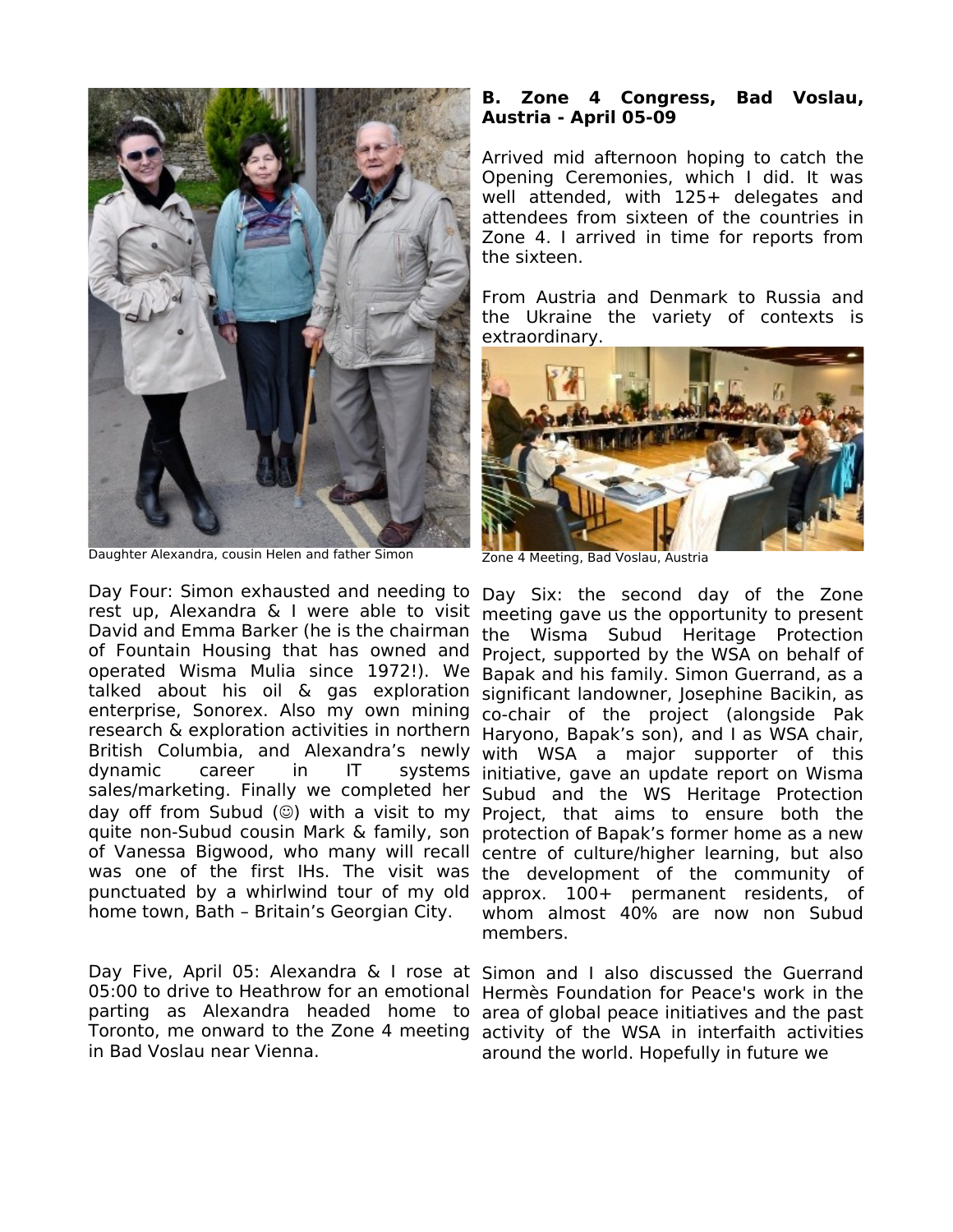can redefine the direction for WSA's the heritage & patrimony of Bapak, the outreach beyond Subud into the world at latihan and Subud in the world. large. Via a renewed WSA participation in global events, inter-faith dialogue and After the meeting. Victor Böhm and I had a cultural activities. Future WSA links to very strong, enlightening latihan with UNESCO as key UN cultural entity, had been Frederic, who has been ill over the past endorsed by the WSC in 2010 (see below\*).



Luke, Josephine and Simon

budget. Also the criticality of communications in such a diverse and for a break." She thought that would work geographically concentrated area,. From as the IHs weren't meeting again until Norway and Russia in the north/north east 18:00. I went looking for somebody to either to Germany in the west, Greece in the drive us in or share renting a combi south, and Israel in the south east – an (wagon). As I passed through the hallways extraordinarily diverse socio-economic asking who might like to join me, Sachlan region.

of key issues by using story-boards stayed at the hotel and Hermine Rutz, organized, along with the whole event, by Sachlan, Ragna and then Taufik Waage Subud Austria. These were anonymous from Norway joined us, as we all squeezed commentary boards for anyone to add into Sachlan's small rented VW Golf and comments on key issues for the Zone took off for Vienna at 14:00 hrs! Gathering, including: Communications; Zone Rep & Team activities; WSA/International Activities, & Decisionmaking processes. Very concise, very effective!

The WSA team of Stuart Cooke and I provided an international overview on WSA/WSC, with Stuart providing an overview on SESI

I had a fruitful meeting with Frederic Richard past WSA Deputy Chair following up on the Great Malvern WSC discussion\* on Luke, Taufik, Ragna and Hermine

eighteen months.

Day Eight: Easter Sunday ,dawned bright, clear and cold, with snow swirling in the air. We gathered after breakfast and our daily, morning latihan, to continue with the zone budget discussion.

Lacking time earlier on Wisma Subud, we reviewed current WSA support not only for Wisma Subud, but also Amanecer/Subud Colombia, Rungan Sari/Kalimantan mining & social development initiatives.

Day Seven: saw us address the Zone 4 three days indoors! So, I said to Ragna, We were helped enormously in our review wanted to go, if he was driving us. But she After a last lunch together shared with all six Area II International Helpers attending, I felt that I had to get away for awhile after of "let's go into Vienna 45 minutes away, just Crona heard me and went to see if his wife